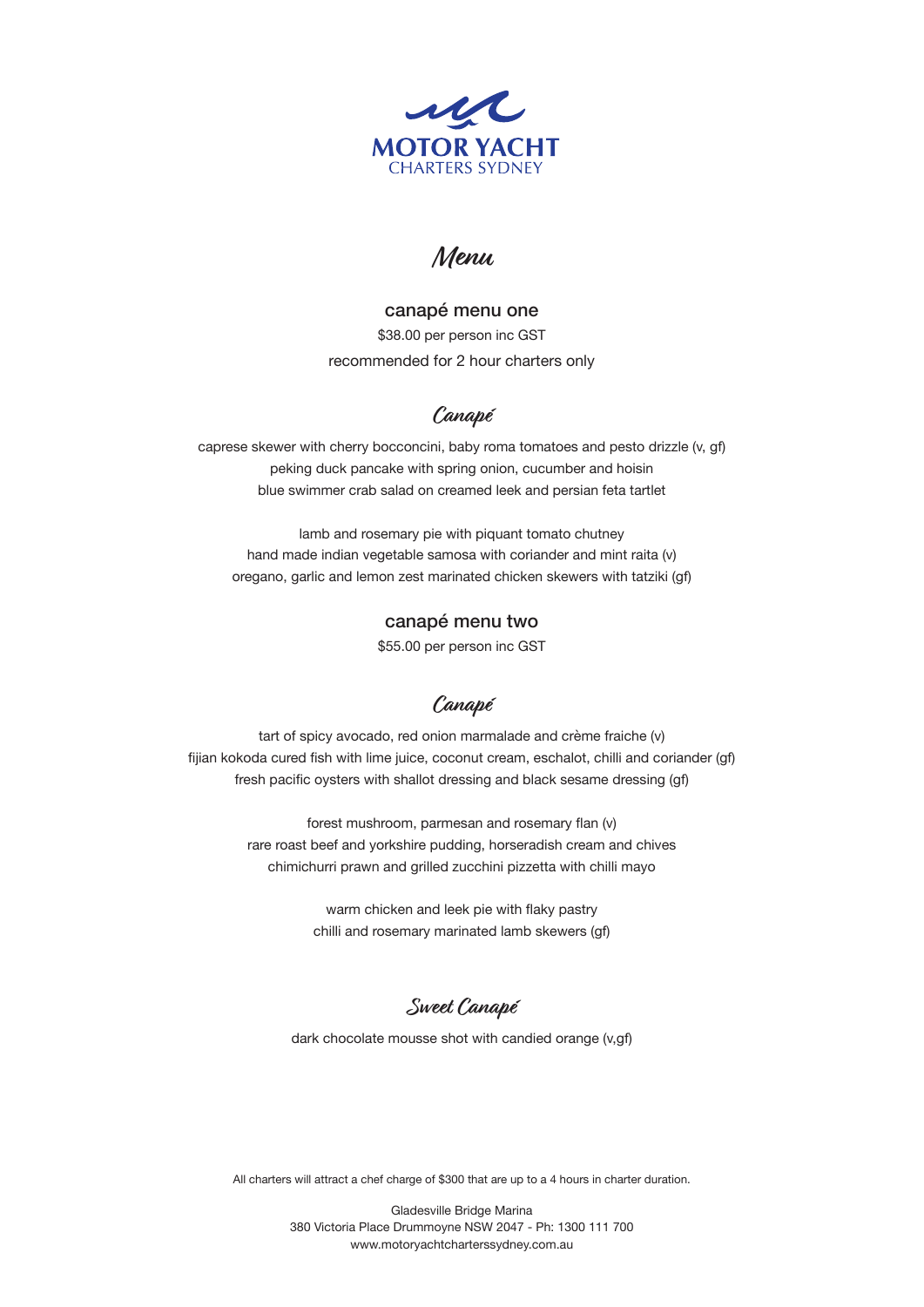

# Menu [continued]

canapé menu three \$66.00 per person inc GST

## **Canapé**

sautéed wild mushroom and fresh herbed ricotta in a crisp cone (v) poached scallop salad with jalapeno spiced salsa fresca (gf) peking duck pancake with spring onion, cucumber and hoisin sauce

asparagus and persian fetta cheese flan (v) crab salad with cucumber, chilli, tomato salsa in a rice paper wrap (gf) roasted tomato arancini filled with mozzarella with garlic aioli (v)

chunky beef and mushroom pie with minted mushy peas sesame crusted salmon skewers with orange miso sauce (gf) greek pulled lamb slider with garlic tatziki and butter lettuce

served in a small bowl or noodle box thai chicken curry with fragrant rice and fresh coconut sambal (gf)

**Sweet Canapé**

petite lemon meringue pie (v)

#### additional items to add to menus

\$9.80 per item. person inc GST served in a small bowl or noodle box

king prawn salad avocado and macadamia nuts, lemon pepper dressing (gf) beer battered flathead gougons with tartare sauce and chips sri lankan fish curry with fragrant rice and fresh coconut sambal (gf) thai green chicken curry with fragrant rice and fresh chilli salsa (gf) slow poached chicken salad celeriac, pink lady potatoes, mustard dressing (gf) slow cooked pork with wild mushrooms, garlic mash, spring asparagus (gf) roast duck salad with udon noodle, shitake, crisp asparagus, tatsoi leaves and ponzu dressing braised beef bourguignon with root vegetables and parisienne mash (gf) roast pumpkin and asparagus risotto with piquant chermoula (v,gf) steamed blue eye cod with ginger and shallot and fragrant steamed jasmine rice thai red salmon curry with jasmine rice and lychee, kaffir lime and chilli salsa (gf) grilled chorizo sausage with vine ripened tomato and orecchiette pasta slow cooked chickpea dahl with basmati rice and coriander, mint and lime salsa (v)

All charters will attract a chef charge of \$300 that are up to a 4 hours in charter duration.

Gladesville Bridge Marina 380 Victoria Place Drummoyne NSW 2047 - Ph: 1300 111 700 www.motoryachtcharterssydney.com.au